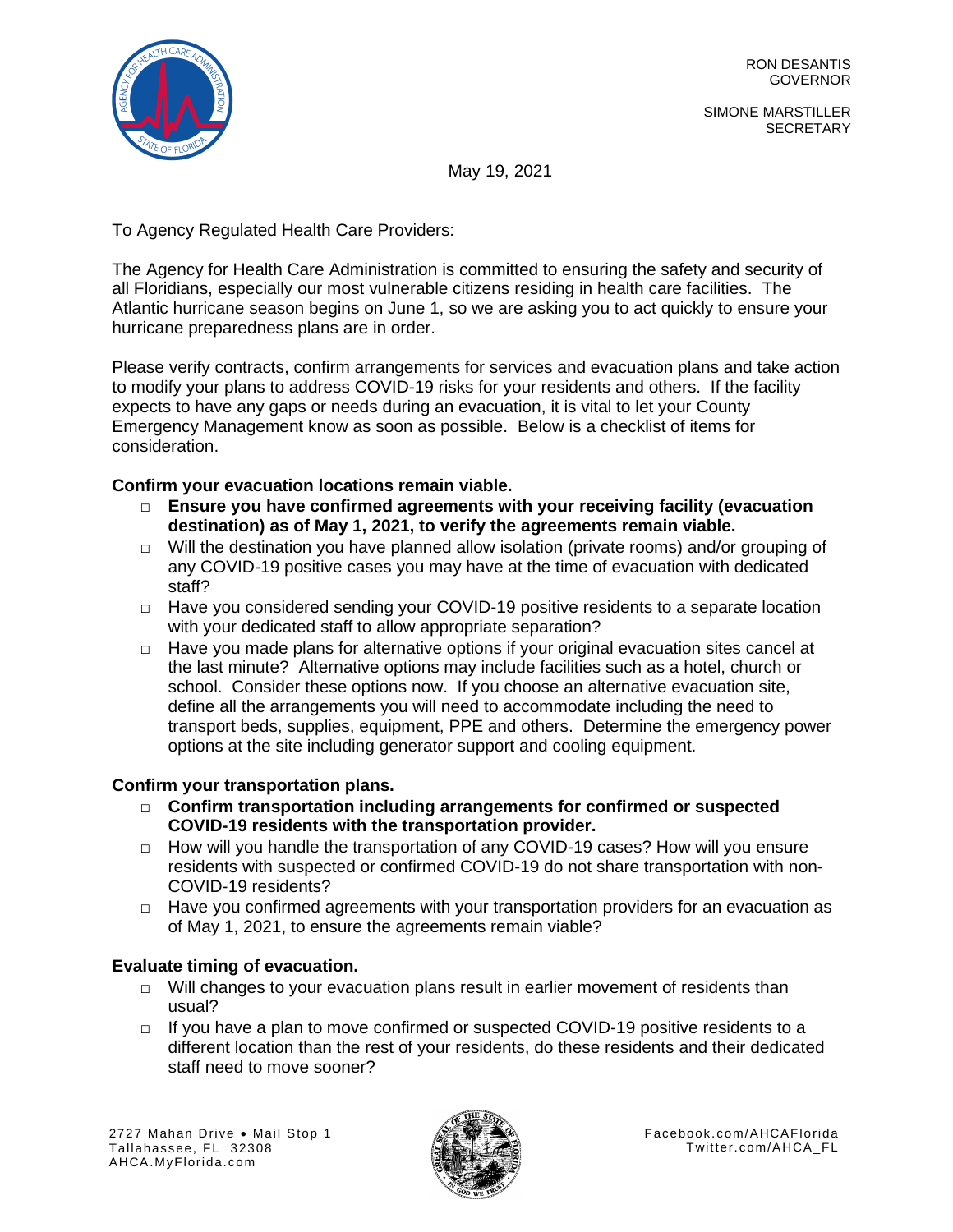Regulated Health Care Providers May 19, 2021 Page Two

## **Considerations for evacuee receiving facilities.**

- $\Box$  If you are a receiving facility, ensure you can accommodate residents who will evacuate to your facility.
- □ Are you able to group confirmed or suspected COVID-19 positive residents from others and provide proper space for social distancing?
- $\Box$  During a power outage will your cooled space (generator supported) support your residents as well as evacuees?
- $\Box$  How will grouping residents and evacuees impact your use of this cooled space?

## **Ensure emergency power and cooling devices are in place.**

- □ Evaluate your generator and cooling device support.
- □ Confirm any re-fueling arrangements for generators remain intact.
- $\Box$  Can you maintain isolation and distancing requirements with your emergency power plans?

### **Review Infection Prevention and Control Plans.**

- $\Box$  Ensure you have appropriate PPE supplies to take in an evacuation to include all PPE needed for Standard Precautions and residents on any Transmission- based precautions (contact, droplet, etc.).
- $\Box$  Include the PPE and means for disposal (trash cans, bags, etc.) and hand hygiene supplies.
- $\Box$  Facilities with COVID-19 positive cases must continue to follow CDC PPE recommendations.
- $\Box$  Facilities with no COVID-19 positive cases must continue to follow CDC PPE recommendations, ensure residents and staff continue to wear masks, and the staff wear gloves when providing care.

#### **Assess onsite supplies**.

- $\Box$  Ensure onsite supplies for sheltering in place for an extended period of at least 72 hours.
- $\Box$  Given the ability for facilities to shelter in place due to generator support, it is essential to review your sheltering plans and secure sufficient amounts of food, water, and other necessary supplies to support your sheltering plans.

#### **Evaluate the viability of hurricane shelters**.

- □ Generally, no licensed health care facilities should plan to take residents to an emergency shelter during an evacuation. Each facility must have agreements with an appropriate location for evacuations approved by the local emergency operation officials. However, in some cases, small facilities have an approved plan to evacuate residents and staff to an emergency shelter.
- $\Box$  If a small assisted living facility or adult family care home has an approved CEMP plan to go to a shelter for evacuation, other options should be considered immediately, and alternative arrangements made to limit exposure to others. Please contact your county emergency management officials to discuss options.

#### **Review and update the Emergency Status System (ESS).**

- □ **Review entries for evacuation location and transportation to ensure current arrangements are entered.**
- □ **Enter and verify emergency generator information including contact information for appropriate plant management staff.**